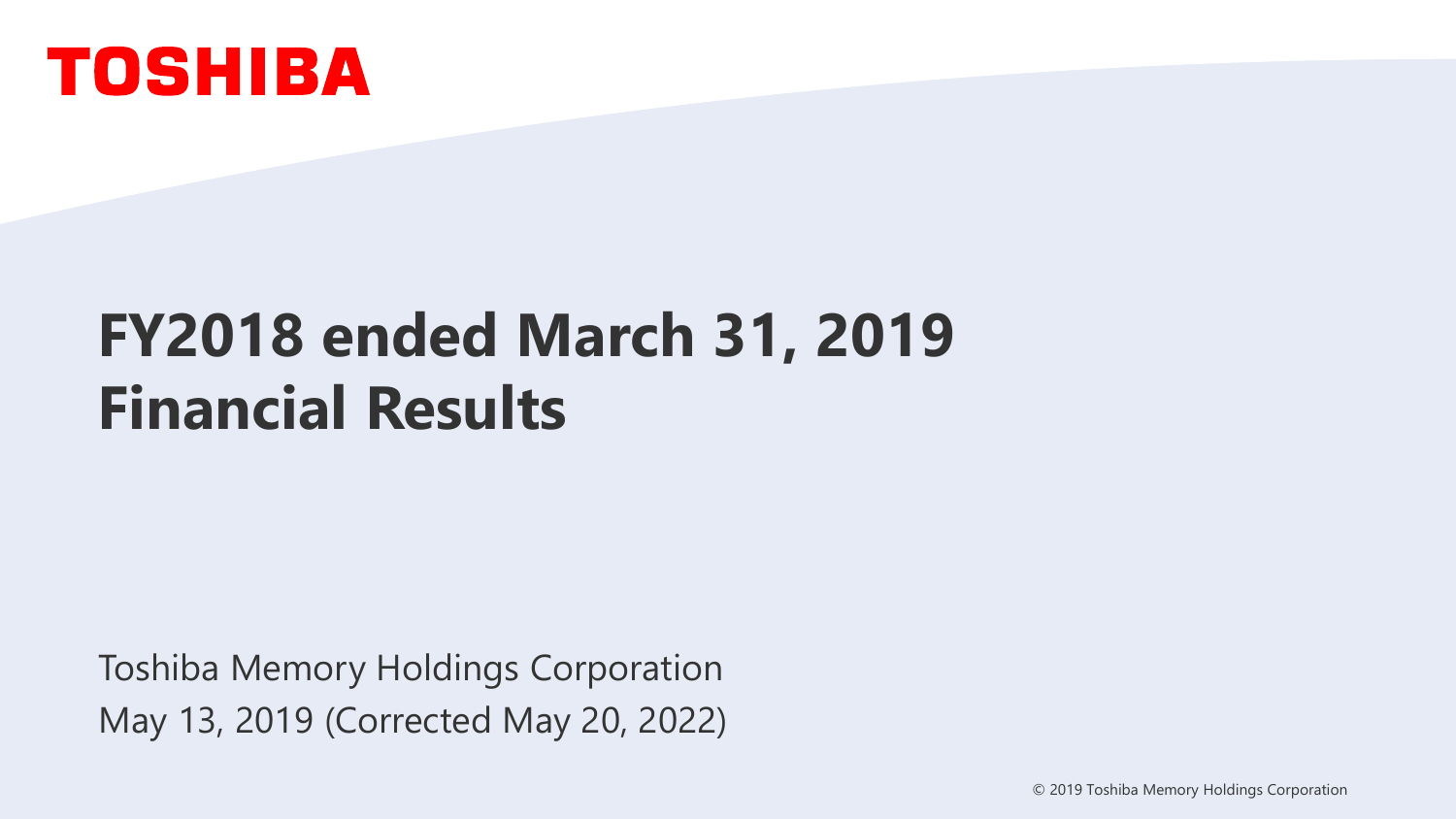### **Disclaimer**

On April 1, 2017, Toshiba Corporation spun off its memory business into the former Toshiba Memory Corporation ("Former TMC"). On June 1, 2018, Toshiba Corporation sold all of the shares of Former TMC to K.K. Pangea, a special purpose acquisition company formed by a consortium led by Bain Capital Private Equity, LP, and as a result, Former TMC became a whollyowned subsidiary of K.K. Pangea. On August 1, 2018, K.K. Pangea merged with Former TMC, with K.K. Pangea as the legally surviving entity. On the same date, K.K. Pangea was renamed Toshiba Memory Corporation ("TMC"). On March 1, 2019, Toshiba Memory Holdings Corporation ("TMCHD" or "we") was established as the holding company for TMC through a sole-share transfer, whereby TMC's then-existing shareholders became the shareholders of TMCHD and TMC became a wholly-owned subsidiary of TMCHD.

This presentation includes forward-looking statements that represent certain opinions, expectations, beliefs, intentions or estimates regarding the future of TMCHD and its consolidated subsidiaries. You can identify forward-looking statements by terms such as "may," "will," "should," "expects," "plans," "anticipates," "could," "intends," "aims," "seeks," "targets," "projects," "anticipates," "contemplates," "believes," "estimates," "predicts," "potential" or "continue" or the negative of these terms or other similar expressions. Forward-looking statements are based largely on our current expectations and projections about future events and trends that we believe may affect our industry, business strategy, short-term and long-term business operations and objectives, financial condition and results of operations. These forward-looking statements involve known and unknown risks, uncertainties, changes in circumstances that are difficult to predict and other factors that may cause our actual results, performance or achievements to be materially different from any future result, performance or achievement expressed or implied by the forward-looking statement. In light of these risks, uncertainties and assumptions, the forward-looking events and circumstances discussed in this presentation may not occur and actual results could differ materially and adversely from those anticipated or implied.

The forward-looking statements included in this presentation are made only as of the date hereof. Although we believe that the expectations reflected in the forward-looking statements are reasonable, we cannot guarantee that the future results, performance or events and circumstances reflected in the forward-looking statements will be achieved or occur. We undertake no obligation to update any forward-looking statement for any reason after the date of this presentation to conform these statements to actual results or to changes in our expectations, except as may be required by law.

This presentation includes information and statements regarding the flash memory industry obtained from industry publications and surveys, publicly available sources and from thirdparty sources considered to be reliable. Whilst this presentation is provided in good faith, it does not purport to be comprehensive and has not been independently verified.

This presentation has been prepared to provide information on our consolidated financial results and does not constitute or form part of an offer or invitation to sell or a solicitation of an offer to buy or subscribe for or otherwise acquire any securities in any jurisdiction or an inducement to engage in investment activity nor shall it form the basis of or be relied on in connection with any contract thereof.

NVMe are trademarks of NVM Express, Inc. All company names, product names and service names may be trademarks of their respective companies.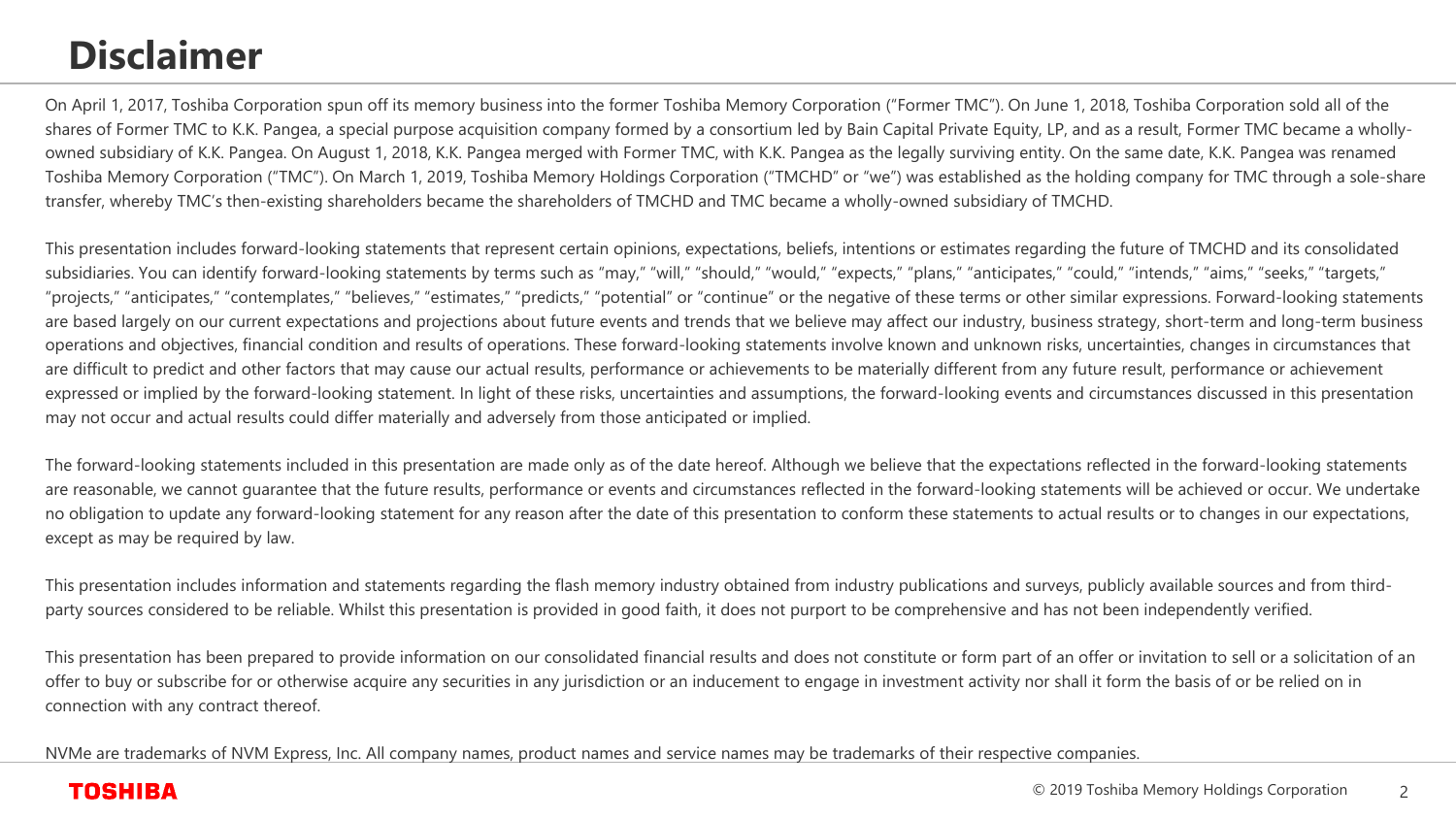### **Financial Results Overview**(1)

| [billion yen]                    | <b>FY18 Q3</b><br>(TMC) | <b>FY18 Q4</b>          |           | <b>FY17</b>    | <b>FY18</b>                                  |                                      |                          |  |
|----------------------------------|-------------------------|-------------------------|-----------|----------------|----------------------------------------------|--------------------------------------|--------------------------|--|
|                                  |                         | (TMCHD <sup>(2)</sup> ) | QoQ       |                | $Q$ 18/4-18/5<br>(Former TMC) <sup>(3)</sup> | $218/6 - 19/3$<br>$(TMCHD)^{(2)(6)}$ | $(1+2)$<br>$(Sum)^{(7)}$ |  |
| <b>Sales</b>                     | 310.6                   | 247.0                   | (63.6)    | 1,229.4        | 189.4                                        | 1,074.5                              | 1,263.9                  |  |
| Operating Income                 | 54.0                    | (28.4)                  | (82.4)    | 456.8          | 70.4                                         | 45.9                                 | 116.3                    |  |
| Margin                           | 17%                     | (11)%                   | $(29)$ pt | 37%            | 37%                                          | 4%                                   | 9%                       |  |
| Net Income                       | 29.9                    | (28.9)                  | (58.8)    | 718.6          | 48.9                                         | 2.1                                  | 51.0                     |  |
| Margin                           | 10%                     | (12)%                   | $(21)$ pt | 58%            | 26%                                          | 0%                                   | 4%                       |  |
| Depreciation and<br>Amortization | 97.1                    | 100.8                   | $+3.7$    | 179.1          | 36.1                                         | 319.0                                | 355.1                    |  |
| $ PPA $ Impact <sup>(4)</sup>    | (27.2)                  | (26.1)                  | $+1.1$    | $\overline{0}$ | $\overline{0}$                               | (227.2)                              | (227.2)                  |  |
| Income Tax(5)                    | 11.3                    | (11.2)                  | (22.5)    | (259.0)        | 20.7                                         | 1.7                                  | 22.4                     |  |

1. Based on the audited consolidated financial statements of Former TMC for FY17, FY18 Q3 and FY18 Q4, and the unaudited consolidated financial reports of Former TMC and TMCHD for FY18. All figures are prepared under IFRS.

2. TMCHD has assumed the financial reports of TMC, which became TMCHD's wholly-owned subsidiary through 6. a sole-share transfer on March 1, 2019.

3. Based on the financial reports of Former TMC as a wholly-owned subsidiary of Toshiba Corporation, before the acquisition by K.K. Pangea.

4. Amount of financial impact of PPA on operating income, which was caused by the acquisition of Former TMC by K.K. Pangea (refer to p5 for details).

5. Income tax for FY17: current income taxes 75.6 billion yen + deferred income taxes (334.6) billion yen including the aggregate amount of four-year tax effect of tax deductible goodwill resulting from a non-taxqualified spin off of the memory business in April 2017 (310.4 billion yen).

6. Based on the unaudited consolidated financial reports of TMCHD from April 2018 to March 2019, which includes the income statement impact of K.K. Pangea's financing activities during the first two months of the period. The period June 2018 to March 2019 is referred to in the table above because the results for April and May 2018 do not include the results of Former TMC, which operated the substantive business during those two months.

7. The figures are presented on a simple, combined basis, and adjustments that are necessary to enable a strict comparison against the previous year's figures have not been made.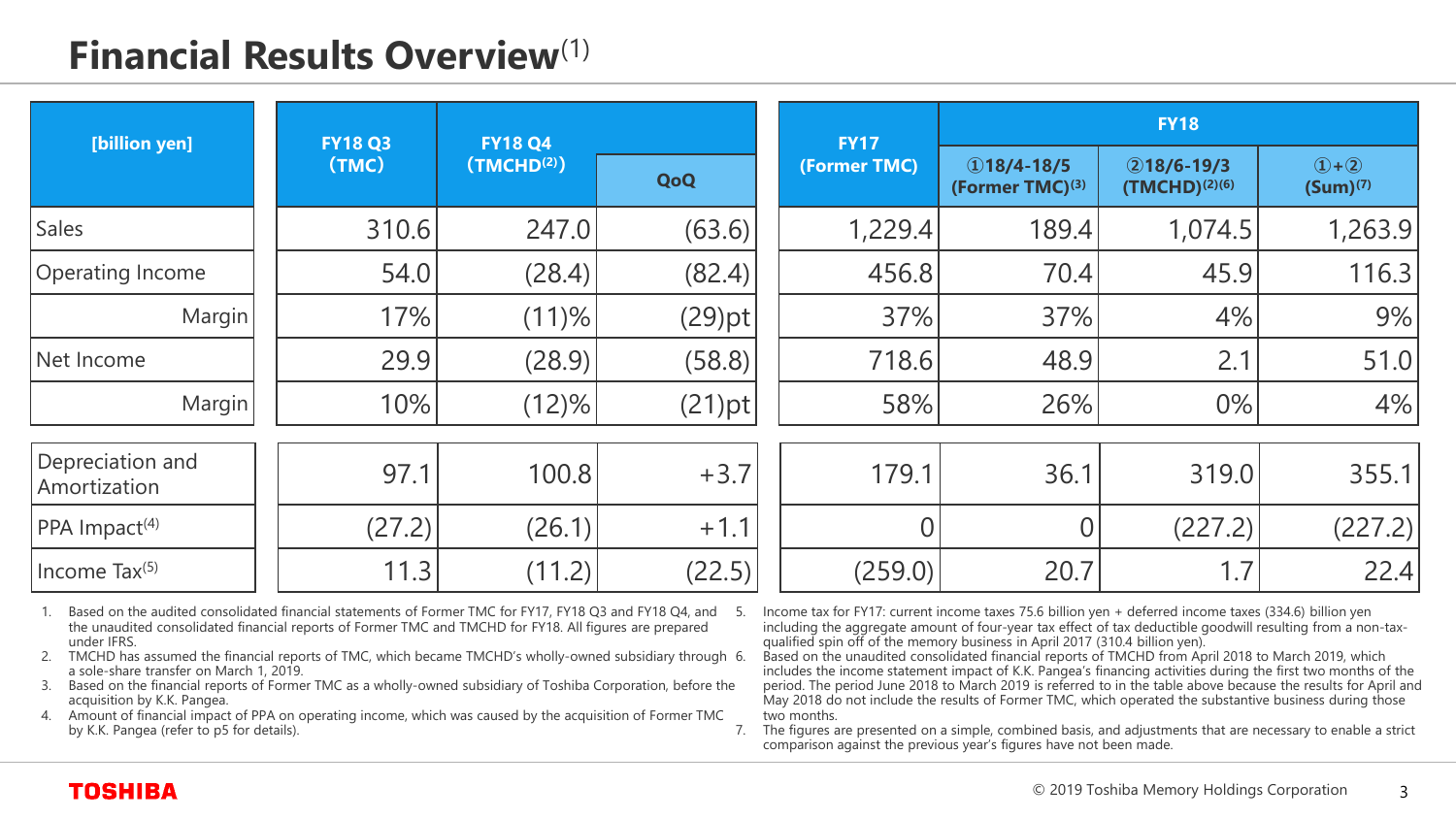## **Highlights(1/3)**

#### **Recent Sales Trends**

|                     | <b>FY18 Q3</b>            | <b>FY18 Q4</b>                      |
|---------------------|---------------------------|-------------------------------------|
| Bit growth<br>(QoQ) | Lower teens %<br>increase | Mid single digit %<br>range decline |
| <b>ASP</b>          | Mid 20% range<br>decline  | Mid 20% range<br>decline            |

• Weak datacenter- and smartphone-related demand due to seasonality •GB shipments decreased due to reduction of 15 nm NAND production • Ratio of BiCS FLASH™ production surpassed 90% in March 2019 (bit basis) • ASP continued to decline since late 2018

#### **Establishment of Toshiba Memory Holdings Corporation**

• Under our new structure, TMCHD was established on March 1, 2019, aiming to contribute to the value of TMC and its respective subsidiary companies, including by strengthening governance through enhanced management and oversight of group companies, including TMC, and by assuming responsibility for group strategy including M&A, resource allocation, risk management, fund raising, etc.

#### **Products and Technology Development**

- Developed 96-layer BiCS FLASH™ with QLC Technology (July 20, 2018)
- Started shipment of SSD "XG6 Series" utilizing 96-layer BiCS FLASH™ (July 24, 2018)
- Started shipment of NVMe™ SSD "BG4 Series" which places both 96-layer BiCS FLASH™ and an all-new controller into one package (January 9, 2019)
- Developed new bridge chip utilizing PAM4 for high-speed and high-capacity SSD (February 21, 2019)
- Started shipment of embedded flash memory products for automotive applications utilizing BiCS FLASH™ (March 26, 2019)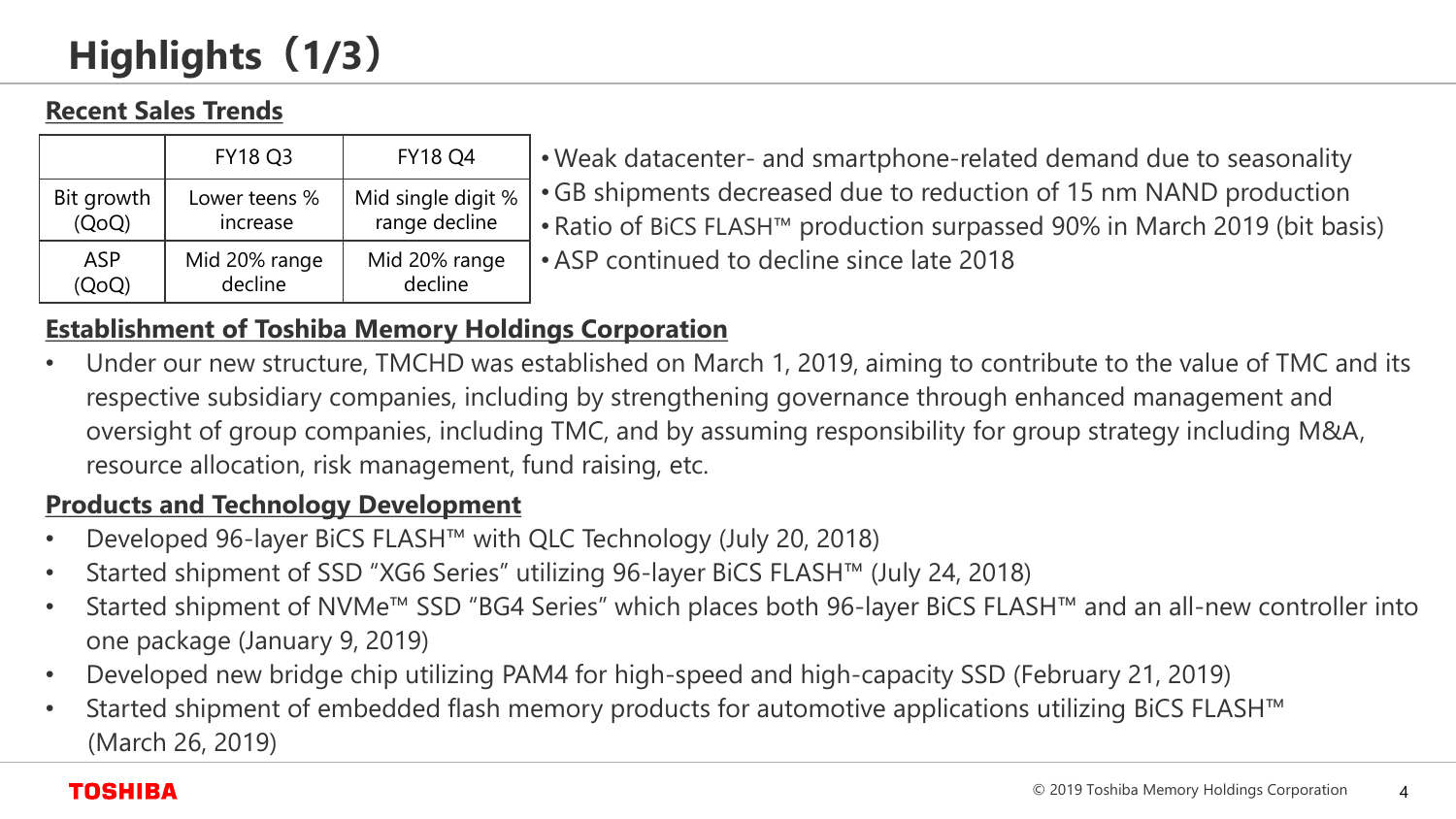#### **PPA Impact Overview**

#### **PPA Impact**

#### **Impact of PPA on Operating Income/Net Income**

|                                                          | (billion yen) | (billion yen)                                    | Q <sub>1</sub><br>(Includes)<br>only June) | Q <sub>2</sub> | Q <sub>3</sub> | Q <sub>4</sub> | <b>FY18</b> |
|----------------------------------------------------------|---------------|--------------------------------------------------|--------------------------------------------|----------------|----------------|----------------|-------------|
| Preliminary balance of goodwill<br>before reflecting PPA | 784.1         | 10 Cost impact from increased<br>inventory       | (50.0)                                     | (88.8)         |                |                | (138.8)     |
| (Effects of PPA)                                         |               | 2 Depreciation/amortization                      |                                            |                |                |                |             |
| 1) Inventories                                           | $-$ ) 138.8   | cost impact from increased<br>fixed assets, etc. | (8.3)                                      | (26.8)         | (27.2)         | (26.1)         | (88.4)      |
| 2 Fixed assets                                           | $-$ ) 429.5   | <b>PPA Impact</b><br>(Operating Income)          | (58.3)                                     | (115.6)        | (27.2)         | (26.1)         | (227.2)     |
| 3 Deferred tax liabilities                               | $+) 172.0$    | Tax effect                                       | $+17.7$                                    | $+35.0$        | $+8.2$         | $+7.9$         | $+68.8$     |
| Balance of goodwill<br>after reflecting PPA              | 387.8         | <b>PPA Impact</b><br>(Net Income)                | (40.6)                                     | (80.6)         | (19.0)         | (18.2)         | (158.4)     |

- We completed the purchase price allocation (PPA) in FY18 Q3 based on the fair value as of the date Former TMC was acquired (June 1, 2018), which resulted in fair value adjustments that retroactively increased inventory and fixed assets by 138.8 billion yen and 429.5 billion yen, respectively, as of June 1, 2018. (\*)
- PPA impact on FY18 results of operations is described in the upper right chart. We expect to record additional fixed asset depreciation/amortization costs, etc., due to the effects of PPA of approximately 100 billion yen/year from FY19 to FY21, which together will cover more than 95% of the total depreciation/amortization costs, etc., in relation to PPA.

(\*) There are some differences from the related information released by Toshiba Corporation due to differences in accounting standards.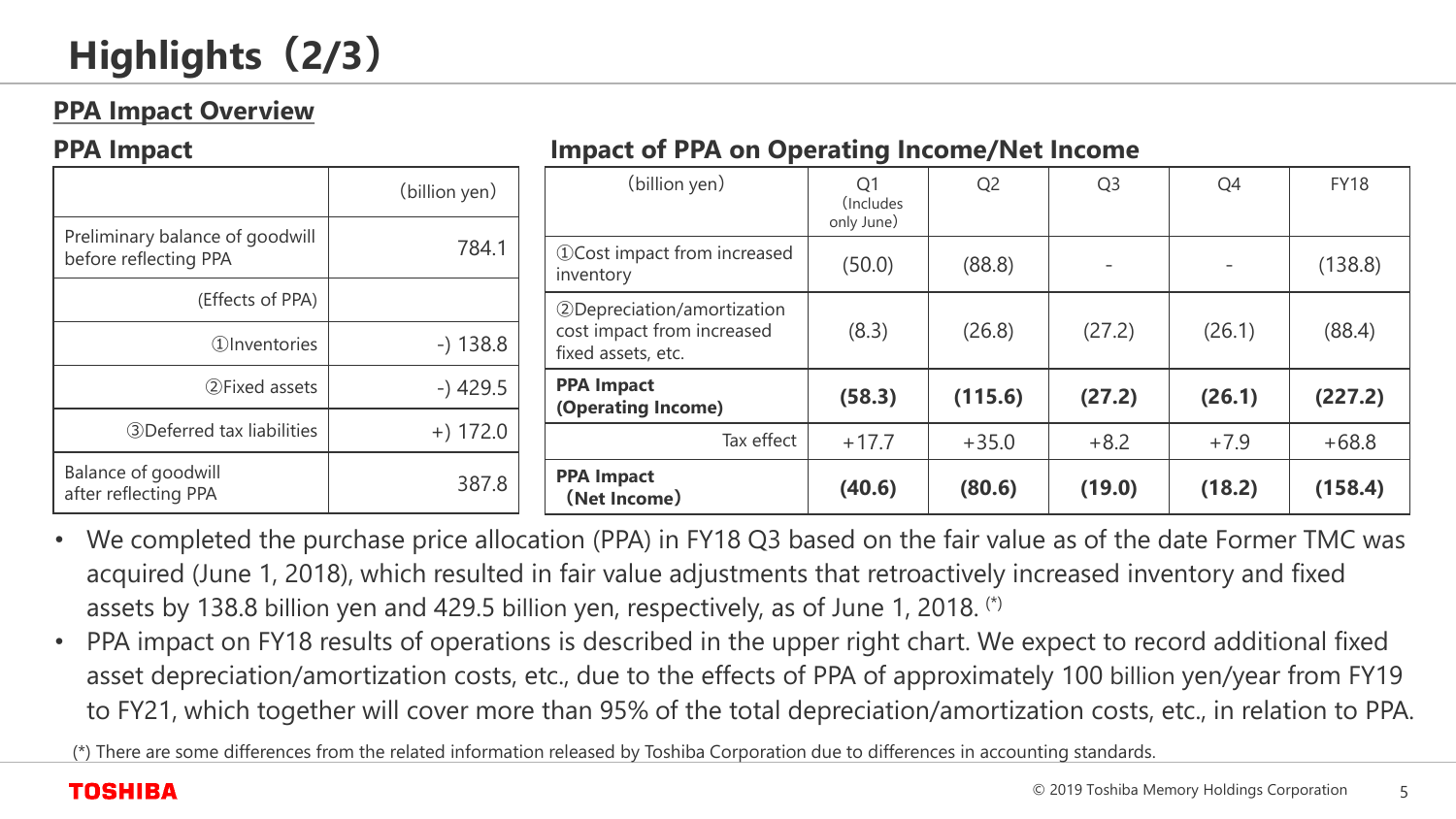#### **Industry/Market Trends and Outlook**

- On the supply side, memory manufacturers reduced flash memory production through lower capital expenditures and lower fab utilization. On the demand side, general market expectations are for inventory levels to begin normalizing from the second half of CY19 driven by an accelerated replacement of HDDs with SSDs and a continued increase in the amount of storage per smartphone due to the decline of ASP and the recovery of datacenter-related demand.
- We significantly reduced our capital expenditures (order based) in FY18 compared to the previous year in light of trends in the flash memory market. We made investments related to the shift to 96-layer BiCS FLASH™ at our Fab6 in Yokkaichi, Mie Prefecture and for the construction of our new fab in Kitakami, Iwate Prefecture. We view these investments as necessary for the enhancement of cost efficiencies and business competitiveness